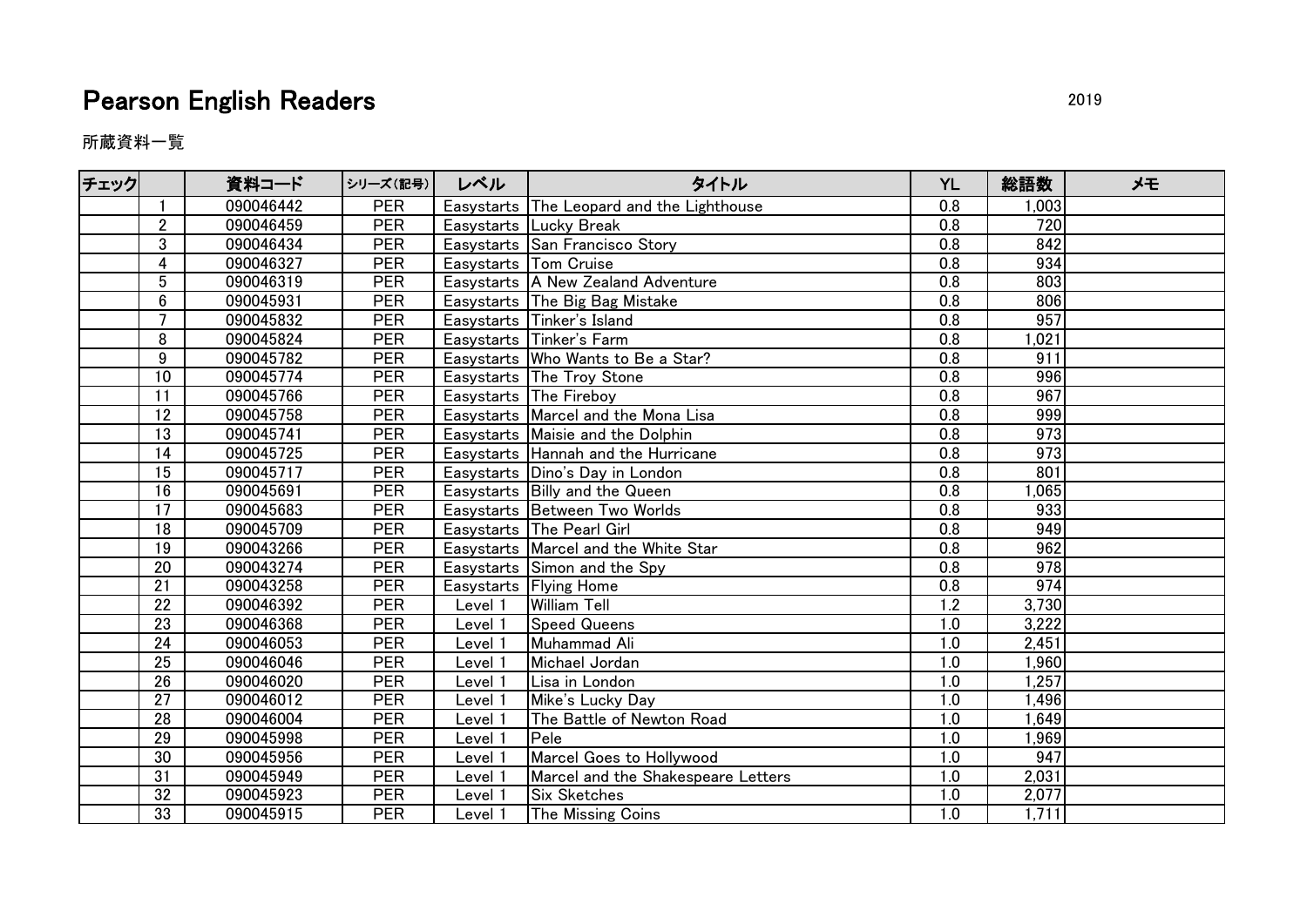| 34              | 090045907 | <b>PER</b> | Level 1            | Karen and the Artist                           | 1.0              | 1,733  |  |
|-----------------|-----------|------------|--------------------|------------------------------------------------|------------------|--------|--|
| 35              | 090045899 | PER        | Level 1            | Ali and His Camera                             | 1.0              | 1,881  |  |
| 36              | 090045865 | PER        | Level 1            | <b>Girl Meets Boy</b>                          | 1.0              | 1,810  |  |
| 37              | 090045857 | <b>PER</b> | Level 1            | Run for Your Life                              | 1.0              | 1,635  |  |
| $\overline{38}$ | 090045840 | PER        | Level 1            | Surfer!                                        | 1.0              | 1,524  |  |
| 39              | 090045642 | <b>PER</b> | Level 1            | Daniel Radcliffe                               | 1.0              | 2,028  |  |
| 40              | 090045345 | PER        | Level 1            | Sadie's Big Day at the Office                  | 1.0              | 1,748  |  |
| $\overline{41}$ | 090045279 | PER        | Level 1            | Rip Van Winkle and the Legend of Sleepy Hollow | $\overline{1.2}$ | 3,700  |  |
| 42              | 090045261 | <b>PER</b> | Level 1            | The House of the Seven Gables                  | 1.2              | 4,134  |  |
| 43              | 090043217 | PER        | Level 1            | The Adventures of Tom Sawyer                   | 1.4              | 4,003  |  |
| 44              | 090043308 | <b>PER</b> | Level 1            | Mother Teresa                                  | 1.0              | 2,133  |  |
| 45              | 090043209 | <b>PER</b> | Level 1            | Twenty Thousand Leagues under the Sea          | 1.2              | 4,402  |  |
| 46              | 090046467 | <b>PER</b> | Level 2            | Lost Love and Other Stories                    | $\overline{2.4}$ | 5,424  |  |
| 47              | 090046418 | <b>PER</b> | Level 2            | <b>Barack Obama</b>                            | $\overline{2.4}$ | 6,875  |  |
| 48              | 090046400 | <b>PER</b> | Level <sub>2</sub> | The Fox (Volpone)                              | 2.4              | 8,443  |  |
| 49              | 090046376 | <b>PER</b> | Level <sub>2</sub> | <b>Five Plays for Today</b>                    | $\overline{2.2}$ | 6,063  |  |
| 50              | 090046335 | <b>PER</b> | Level 2            | The Importance of Being Earnest                | 2.4              | 8,602  |  |
| 51              | 090046145 | <b>PER</b> | Level 2            | Walkabout                                      | 2.4              | 8,436  |  |
| 52              | 090046137 | PER        | Level 2            | Project Omega                                  | $\overline{2.2}$ | 4,325  |  |
| 53              | 090046129 | <b>PER</b> | Level 2            | Mr Bean in Town                                | 2.2              | 4,347  |  |
| 54              | 090046111 | <b>PER</b> | Level 2            | <b>Moby Dick</b>                               | 2.4              | 9,362  |  |
| 55              | 090046103 | <b>PER</b> | Level 2            | Johnny English                                 | 2.2              | 4,907  |  |
| 56              | 090046095 | <b>PER</b> | Level 2            | <b>Extreme Sports</b>                          | 2.2              | 4,128  |  |
| $\overline{57}$ | 090046087 | <b>PER</b> | Level 2            | Dragonheart                                    | 2.4              | 9,770  |  |
| 58              | 090046079 | <b>PER</b> | Level 2            | American Life                                  | 2.2              | 3,082  |  |
| 59              | 090046061 | <b>PER</b> | Level 2            | The Amazon Rain forest                         | 2.4              | 4,964  |  |
| 60              | 090046038 | <b>PER</b> | Level 2            | Lost in New York                               | 2.2              | 4,875  |  |
| 61              | 090045873 | <b>PER</b> | Level 2            | Dante's Peak                                   | $\overline{2.4}$ | 7,677  |  |
| 62              | 090045816 | <b>PER</b> | Level 2            | The Railway Children                           | 2.4              | 4,890  |  |
| 63              | 090045808 | <b>PER</b> | Level 2            | Treasure Island                                | 2.4              | 5,723  |  |
| 64              | 090045790 | PER        | Level 2            | The Room in the Tower and Other Ghost Stories  | 2.4              | 7,225  |  |
| 65              | 090045733 | PER        | Level 2            | The Ghost of Genny Castle                      | 2.4              | 4,514  |  |
| 66              | 090045519 | PER        | Level 2            | Three Short Stories of Sherlock Holmes         | 2.4              | 9,179  |  |
| 67              | 090045501 | <b>PER</b> | Level 2            | The Voyages of Sindbad Sailor                  | $\overline{2.4}$ | 10,093 |  |
| 68              | 090045493 | <b>PER</b> | Level 2            | The Wind in the Willows                        | 2.4              | 8,004  |  |
| 69              | 090045485 | <b>PER</b> | Level 2            | Tales from Hans Andersen                       | 2.4              | 8,094  |  |
| $\overline{70}$ | 090045477 | <b>PER</b> | Level 2            | Tales from the Arabian Nights                  | 2.4              | 9,041  |  |
| 71              | 090045469 | <b>PER</b> | Level 2            | <b>White Fang</b>                              | 2.4              | 7,746  |  |
| 72              | 090045451 | <b>PER</b> | Level 2            | Kidnapped                                      | 2.4              | 9,104  |  |
|                 |           |            |                    |                                                |                  |        |  |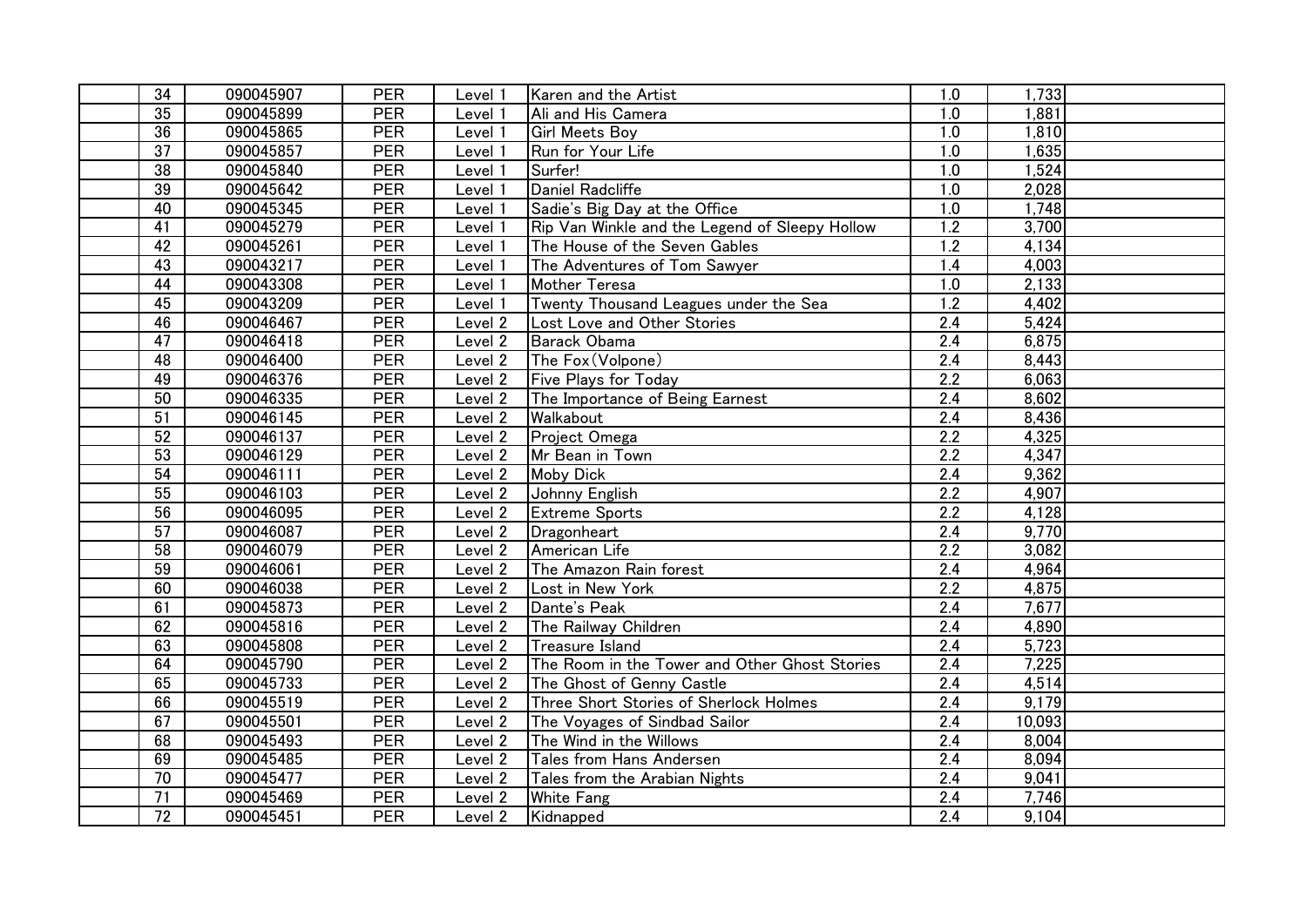| 73              | 090045444 | <b>PER</b> | Level 2            | Of Mice and Men                                       | 2.4              | 6,512  |  |
|-----------------|-----------|------------|--------------------|-------------------------------------------------------|------------------|--------|--|
| 74              | 090045436 | <b>PER</b> | Level 2            | The Scarlet Letter                                    | $\overline{2.4}$ | 7,411  |  |
| $\overline{75}$ | 090045428 | <b>PER</b> | Level 2            | King Arthur and the Knights of the Round Table        | 2.4              | 10,369 |  |
| 76              | 090045410 | <b>PER</b> | Level 2            | The Three Musketeers                                  | 2.4              | 8,557  |  |
| 77              | 090045402 | <b>PER</b> | Level 2            | Robin Hood                                            | 2.4              | 8,760  |  |
| 78              | 090045394 | <b>PER</b> | Level 2            | The Prince and the Pauper                             | $\overline{2.4}$ | 9,137  |  |
| 79              | 090045386 | <b>PER</b> | Level 2            | The Mysterious Island                                 | 2.4              | 6,370  |  |
| 80              | 090045378 | <b>PER</b> | Level 2            | Moonfleet                                             | $\overline{2.2}$ | 5,390  |  |
| 81              | 090045360 | <b>PER</b> | Level 2            | The Last of the Mohicans                              | 2.4              | 6,506  |  |
| 82              | 090045329 | <b>PER</b> | Level 2            | The Jungle Book                                       | 2.4              | 8,298  |  |
| 83              | 090045311 | <b>PER</b> | Level 2            | Heidi                                                 | 2.4              | 8,601  |  |
| 84              | 090045303 | <b>PER</b> | Level 2            | Gulliver's Travels                                    | 2.4              | 9,681  |  |
| 85              | 090045295 | <b>PER</b> | Level 2            | <b>Five Famous Fairy Tales</b>                        | $\overline{2.4}$ | 9,927  |  |
| 86              | 090045287 | PER        | Level 2            | <b>Black Beauty</b>                                   | $\overline{2.4}$ | 9,390  |  |
| 87              | 090043233 | <b>PER</b> | Level <sub>2</sub> | Alice in Wonderland                                   | 2.4              | 7,693  |  |
| 88              | 090043225 | <b>PER</b> | Level 2            | A Christmas Carol                                     | 2.4              | 8,882  |  |
| 89              | 090043282 | <b>PER</b> | Level 2            | Stranger than Fiction: Urban Myths                    | 2.4              | 7,125  |  |
| 90              | 090043316 | <b>PER</b> | Level 2            | Pirates of the Caribbean, The curse of the black pear | 2.4              | 7,438  |  |
| 91              | 090043365 | <b>PER</b> | Level 2            | Marley & Me                                           | 2.4              | 10,666 |  |
| 92              | 090046426 | <b>PER</b> | Level 3            | Leaving Microsoft to Change the World                 | 3.2              | 14,017 |  |
| 93              | 090046384 | <b>PER</b> | Level 3            | Stories of Survival                                   | 3.4              | 9,778  |  |
| 94              | 090046350 | PER        | Level 3            | <b>King Lear</b>                                      | 3.4              | 14,605 |  |
| 95              | 090046343 | <b>PER</b> | Level 3            | Pirates of the Caribbean: at World's End              | 3.4              | 13,144 |  |
| 96              | 090046301 | <b>PER</b> | Level 3            | Sense and Sensibility                                 | $\overline{3.2}$ | 7,924  |  |
| 97              | 090046293 | PER        | Level 3            | Madame Doubtfire                                      | $\overline{3.2}$ | 6,917  |  |
| 98              | 090046285 | <b>PER</b> | Level 3            | K's First Case                                        | $\overline{3.2}$ | 7,824  |  |
| 99              | 090046277 | <b>PER</b> | Level 3            | How to Be an Alien                                    | $\overline{3.2}$ | 7,845  |  |
| 100             | 090046269 | <b>PER</b> | Level 3            | A History of Britain                                  | 3.2              | 8,500  |  |
| 101             | 090046251 | <b>PER</b> | Level 3            | <b>Grey Owl</b>                                       | 3.2              | 6,909  |  |
| 102             | 090046244 | <b>PER</b> | Level 3            | Ghost in the Guitar                                   | 3.4              | 9,935  |  |
| 103             | 090046236 | <b>PER</b> | Level 3            | Food for Thought                                      | 3.2              | 8,795  |  |
| 104             | 090046228 | <b>PER</b> | Level 3            | Five One-Act Plays                                    | 3.2              | 7,598  |  |
| 105             | 090046210 | <b>PER</b> | Level 3            | Dangerous Game                                        | 3.4              | 17,761 |  |
| 106             | 090046202 | <b>PER</b> | Level 3            | The Count of Monte Cristo                             | 3.4              | 12,014 |  |
| 107             | 090046194 | <b>PER</b> | Level 3            | The Climb                                             | 3.2              | 8,624  |  |
| 108             | 090046186 | <b>PER</b> | Level <sub>3</sub> | <b>British Life</b>                                   | 3.2              | 7,785  |  |
| 109             | 090046178 | <b>PER</b> | Level 3            | Braveheart                                            | 3.2              | 7,523  |  |
| 110             | 090046160 | <b>PER</b> | Level 3            | The Beatles                                           | 3.2              | 8,721  |  |
| 111             | 090046152 | <b>PER</b> | Level 3            | Amistad                                               | 3.2              | 7,995  |  |
|                 |           |            |                    |                                                       |                  |        |  |